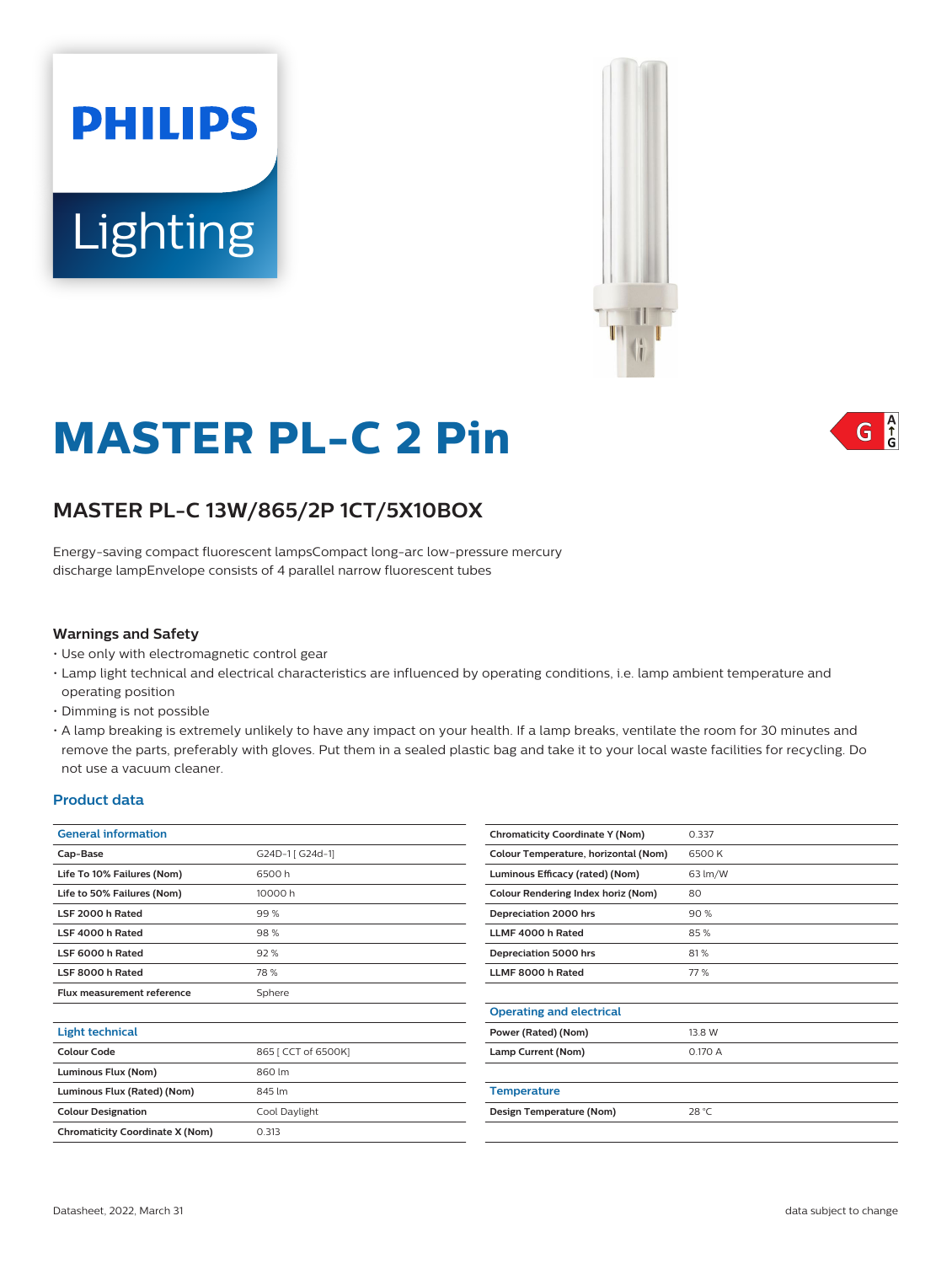## **MASTER PL-C 2 Pin**

| <b>Controls and dimming</b>      |                   |
|----------------------------------|-------------------|
| Dimmable                         | No                |
|                                  |                   |
| <b>Mechanical and housing</b>    |                   |
| <b>Cap-Base Information</b>      | 2P                |
|                                  |                   |
| <b>Approval and application</b>  |                   |
| <b>Energy Efficiency Class</b>   | G                 |
| Mercury (Hg) Content (Max)       | 1.4 <sub>mg</sub> |
| Mercury (Hg) Content (Nom)       | 1.4 <sub>mg</sub> |
| Energy Consumption kWh/1000 h    | 14 kWh            |
| <b>EPREL Registration Number</b> | 423281            |
|                                  |                   |

| <b>Product data</b>                  |                                    |  |  |  |
|--------------------------------------|------------------------------------|--|--|--|
| Full product code                    | 871150063523570                    |  |  |  |
| Order product name                   | MASTER PL-C 13W/865/2P 1CT/5X10BOX |  |  |  |
| <b>EAN/UPC - Product</b>             | 8711500635235                      |  |  |  |
| Order code                           | 63523570                           |  |  |  |
| <b>Numerator - Quantity Per Pack</b> |                                    |  |  |  |
| Numerator - Packs per outer box      | 50                                 |  |  |  |
| Material Nr. (12NC)                  | 927904886540                       |  |  |  |
| Net Weight (Piece)                   | 53.600 g                           |  |  |  |
| <b>ILCOS Code</b>                    | FSQ-13/65/1B-I-G24d=1              |  |  |  |
|                                      |                                    |  |  |  |

### **Dimensional drawing**



**MASTER PL-C 13W/865/2P 1CT/5X10BOX**

#### **Photometric data**



**Lightcolour /865**

| Product                |  | $D(max)$ $D1(max)$ $A(max)$ $B(max)$ $C(max)$ |                                           |
|------------------------|--|-----------------------------------------------|-------------------------------------------|
| MASTER PL-C 13W/865/2P |  |                                               | 27.1 mm 27.1 mm 97.5 mm 117.0 mm 139.4 mm |
| 1CT/5X10BOX            |  |                                               |                                           |



**Lightcolour /865**